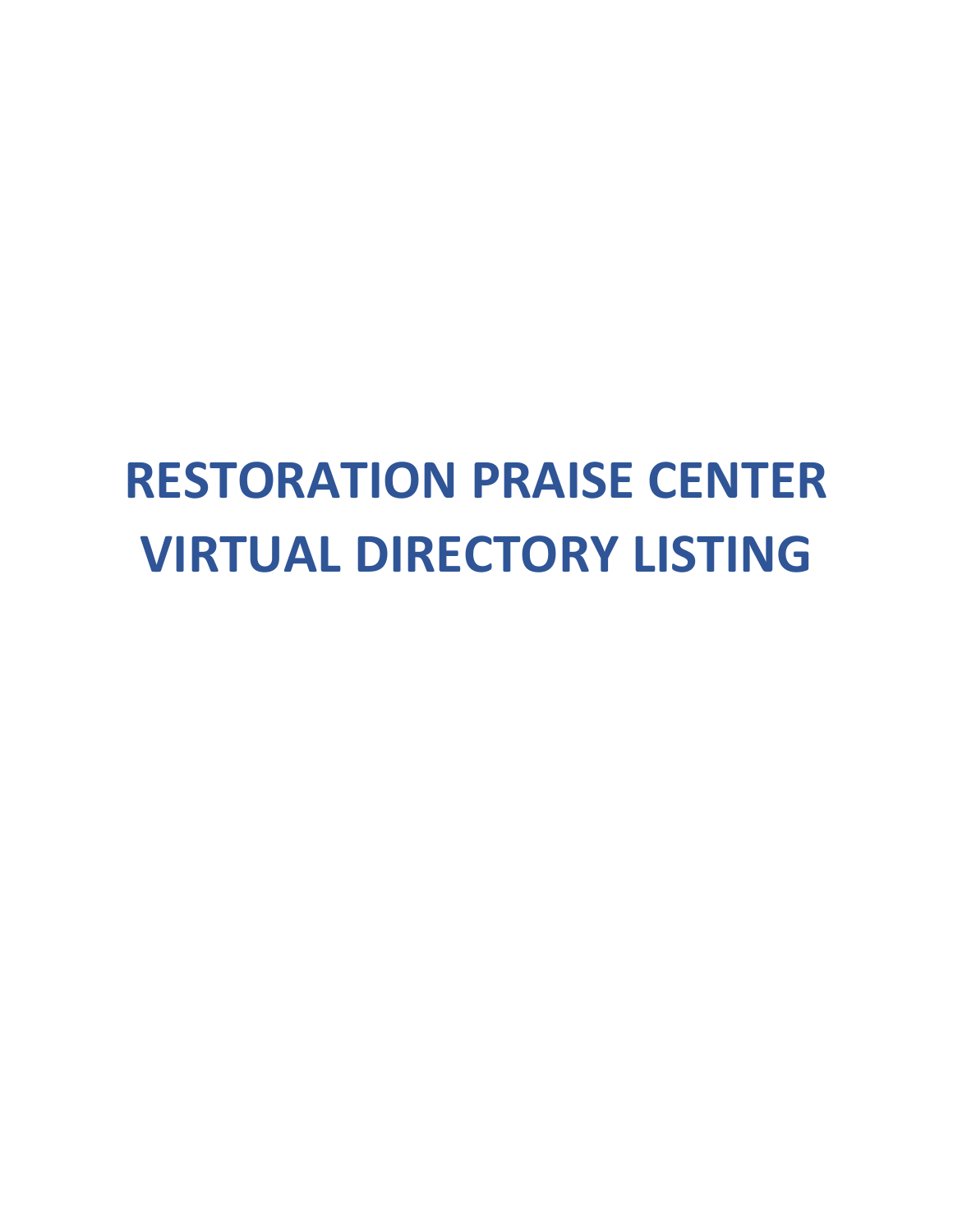## **Table of Contents**

| FINANCIAL SERVICES (Bookkeeping, Credit Services & Tax Services) 13 |  |
|---------------------------------------------------------------------|--|
|                                                                     |  |
|                                                                     |  |
|                                                                     |  |
|                                                                     |  |
|                                                                     |  |
|                                                                     |  |
|                                                                     |  |
|                                                                     |  |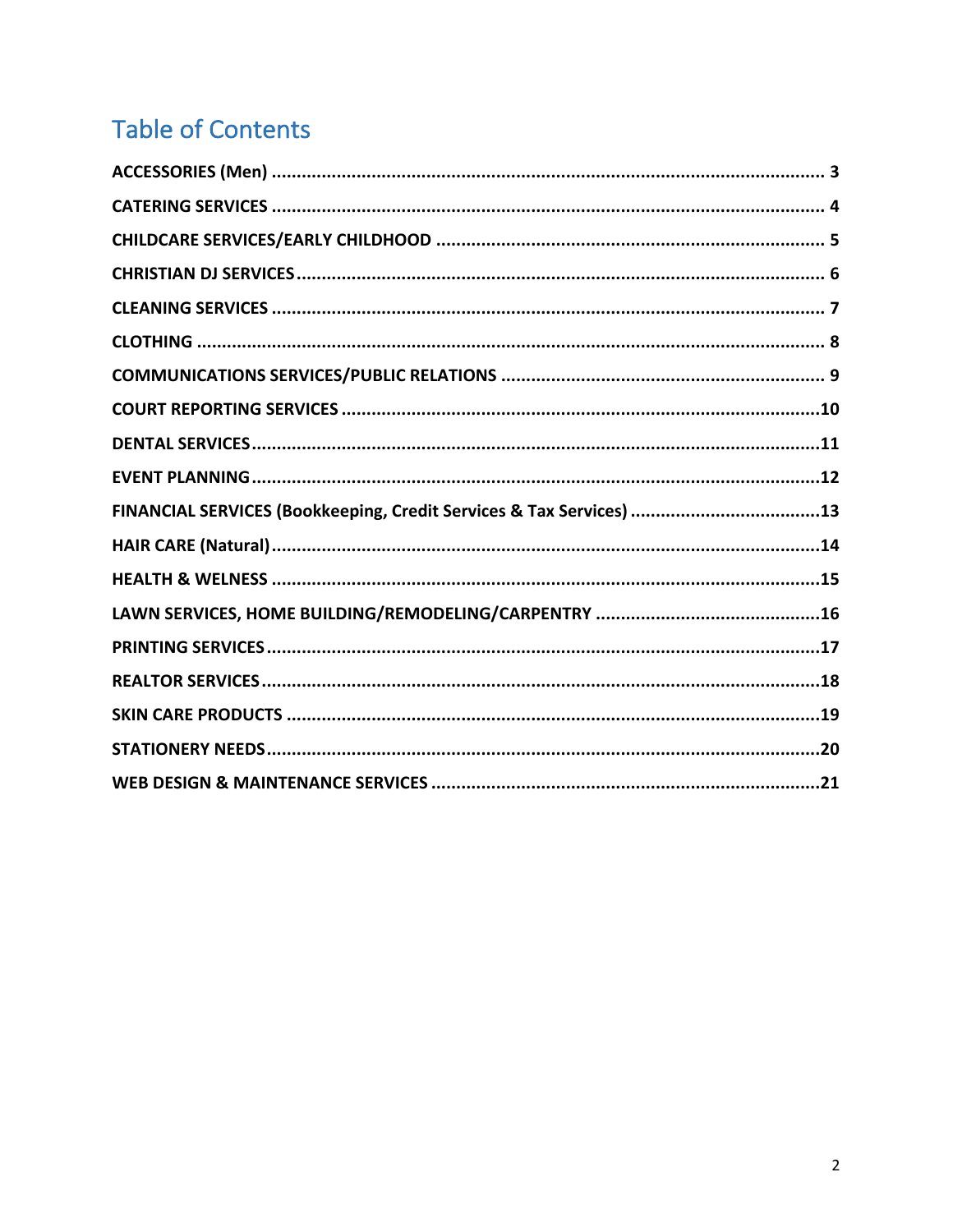### ACCESSORIES (Men)

Business Name: The J.W. Collection Owner: Jamie A. Williams Address: 3503 Emperor Court, Bowie, MD 20716 Phone: 301-742-2217 Email: thejwcollection@gmail.com Web Address: www.thejwcollection.com Hours: Monday – Friday 9:00am – 5:00pm Services: Men's Accessories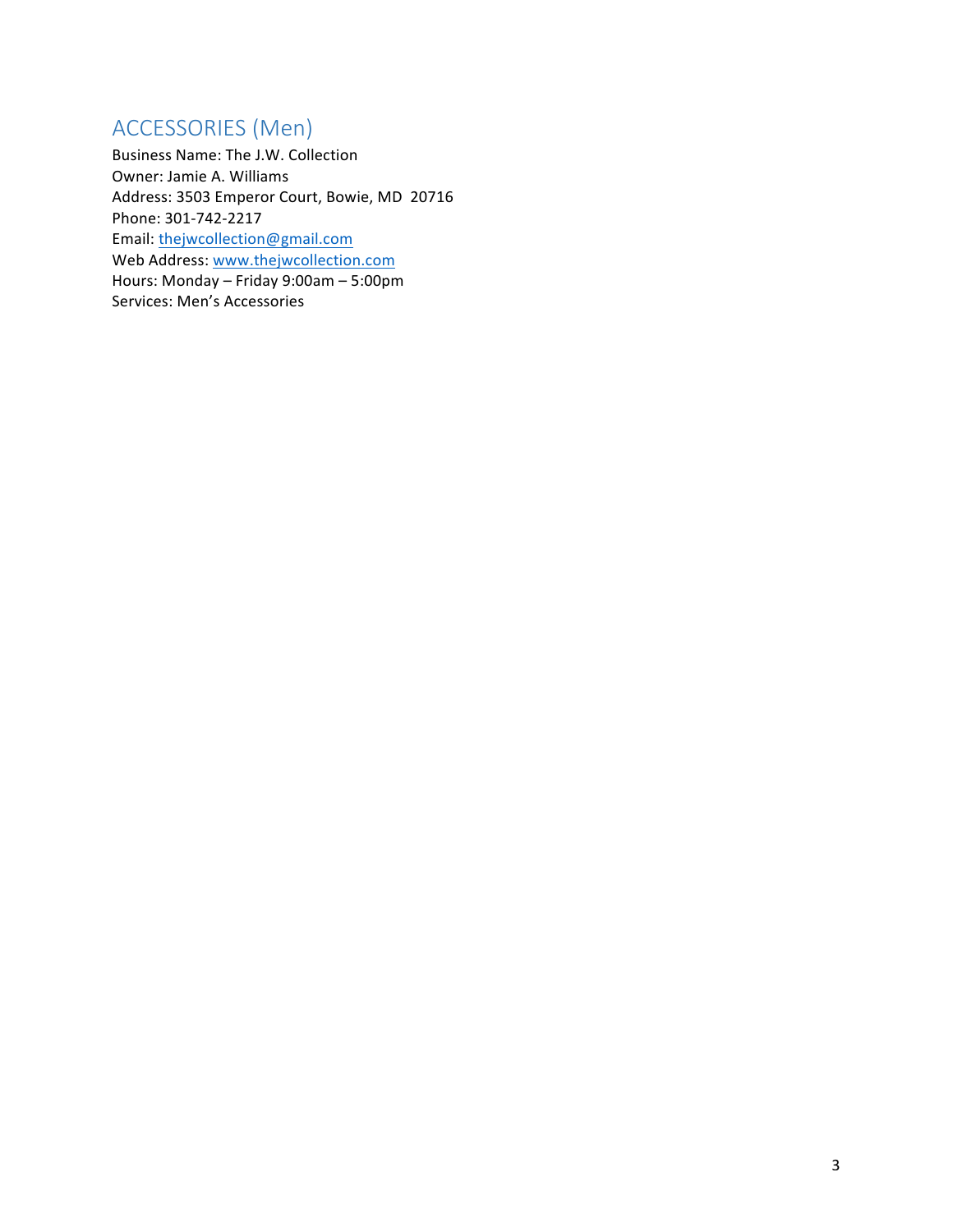### **CATERING SERVICES**

#### **Business Name: ADL Group Catering**

Owner: Emmanuel Alexander/Ayanna Alexander/ Anita Payne/ Liz Alexander Address: 111 Jonquil Avenue, Hyattsville, MD 20784 Phone: 301-412-1645/301-412-4471 Email: adlgroupcatering@gmail.com Hours: As requested, except Sabbath Services: All Catering Needs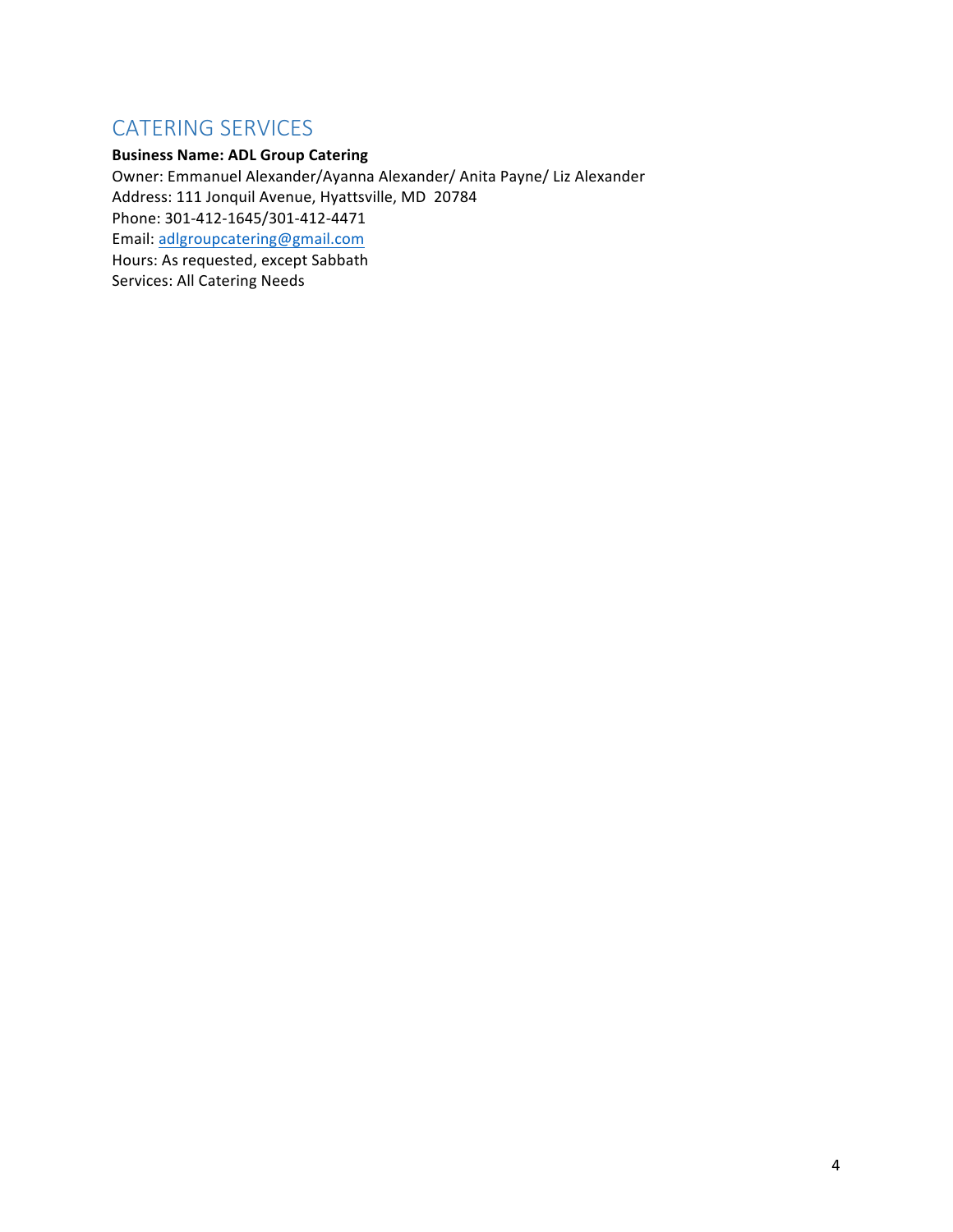### CHILDCARE SERVICES/EARLY CHILDHOOD

**Business Name: Ms. Janel Family Child Care** Owner: Janel Jackson Address: 6850 Iron Ore, Elkridge, MD 21075 Phone: 646-637-8728 Email: JanelJackson27@gmail.com Hours: Monday – Friday 7:30am – 5:30pm Services: Child Care

#### **Business Name: Caterpillar Clubhouse – Child Care Center**

Owner: Nadhedge Raphael Address: 14201 Old Stage Road, Bowie, MD Phone: 202-599-0954 Email: caterpillarclubhouse@gmail.com Web Address: www.mycaterpillarclubhouse.wordpress.com Hours: Monday – Thursday 7:00 am – 6:30pm, Friday 7:00am – 5:00pm Services: Childcare & Before/Afterschool

#### **Business Name: Special Educator- Earl Childhood**

Owner: Vielcia Scott-Marcus Address: Phone: 202-341-1041 Email:!vielkascott@gmail.com Services: Consulting School Placement & Developmental Practices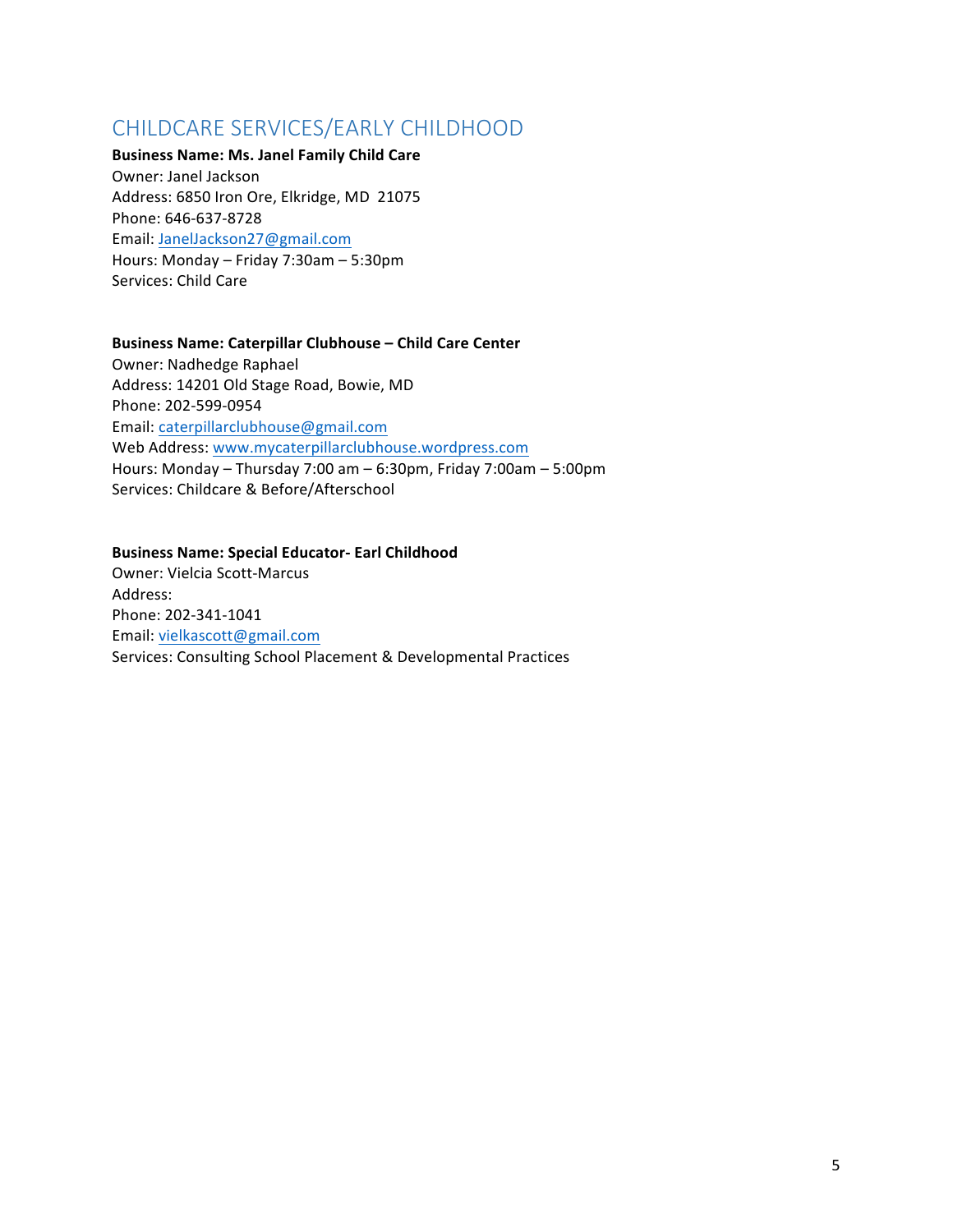### CHRISTIAN DJ SERVICES

**Business Name: Salt, Life and Love** 

Owner: Che' & Leah Burgess

Address: 3839 64<sup>th</sup> Avenue #301, Hyattsville, MD 20784

Phone: 860-888-8253

Email: info@saltlifeandlove.com

Web Address: www.saltlifeandlove.com

Hours: Sunday – Thursday- 12:00 pm 6:00pm, Friday 8:00am – 1:00pm Services: Christian DJ Services, Spoken Word, Anti-Oppression & Workshop Facilitation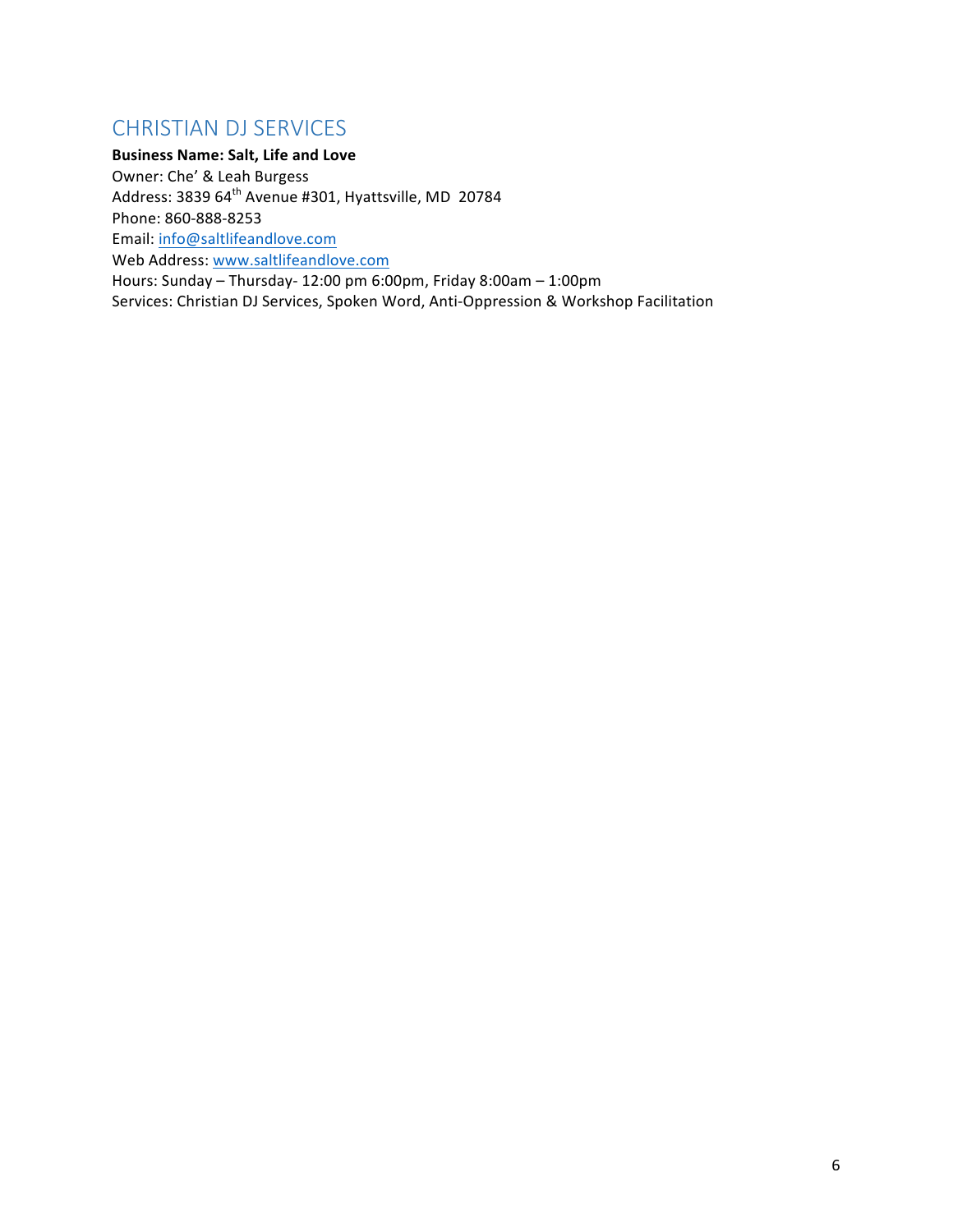### **CLEANING SERVICES**

**Business Name: Jenny's Cleaning Service** Owner: Kathleen Dominique Address: 4432 39<sup>th</sup> Street Brentwood Phone: 240-532-2696 Email: dominiquek1964@gmail.com Hours: 6:00am – 8:00pm Services: All Cleaning Needs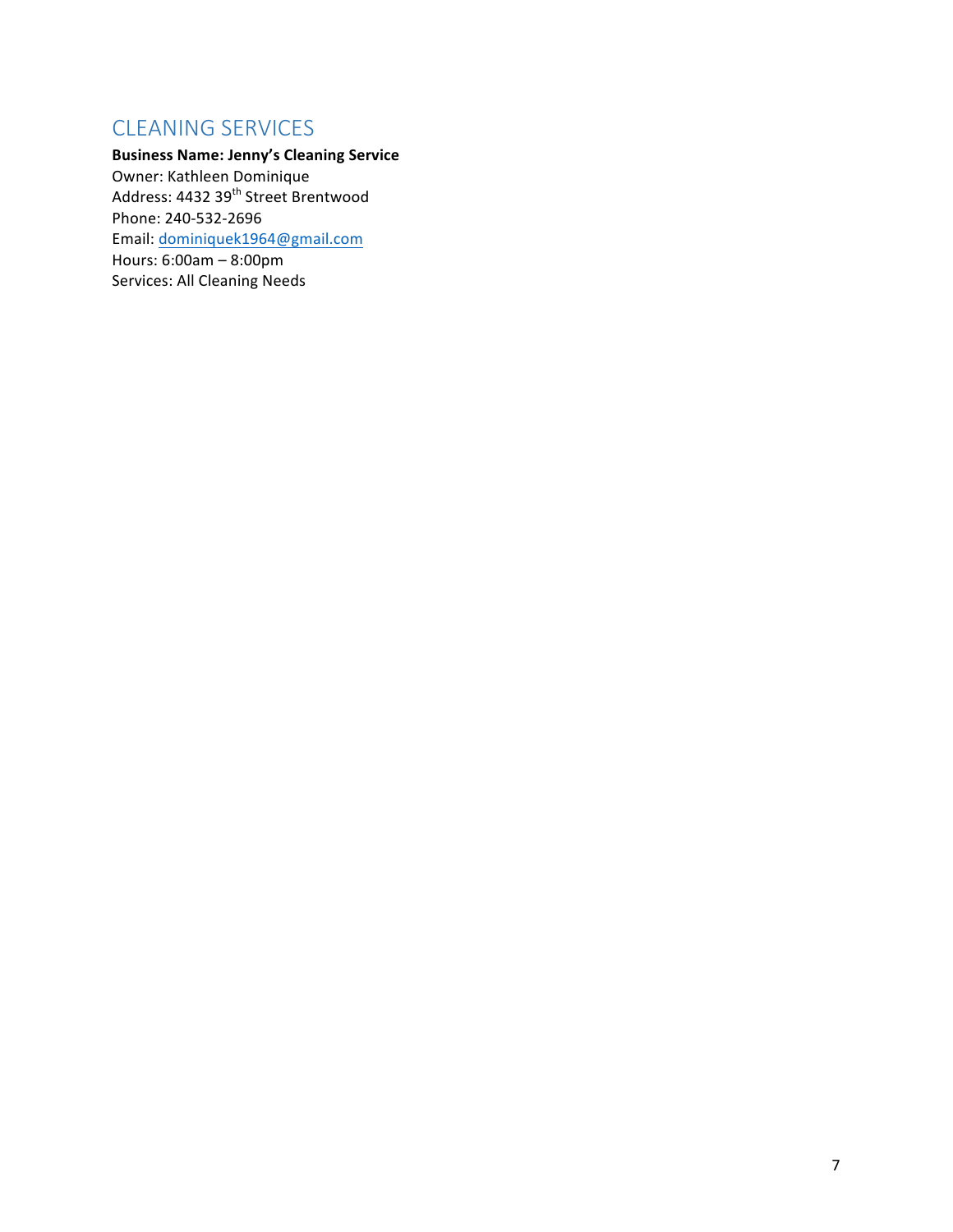### CLOTHING

**Business Name: Paradise** Owner: Jerad Small Address: 8687 Season Way, Lanham, MD 20706 Phone: 240-602-9091 Email: ewmiparadise@gmail.com Web Address: www.worldofparadise.com Hours: 24/7 Services: Clothing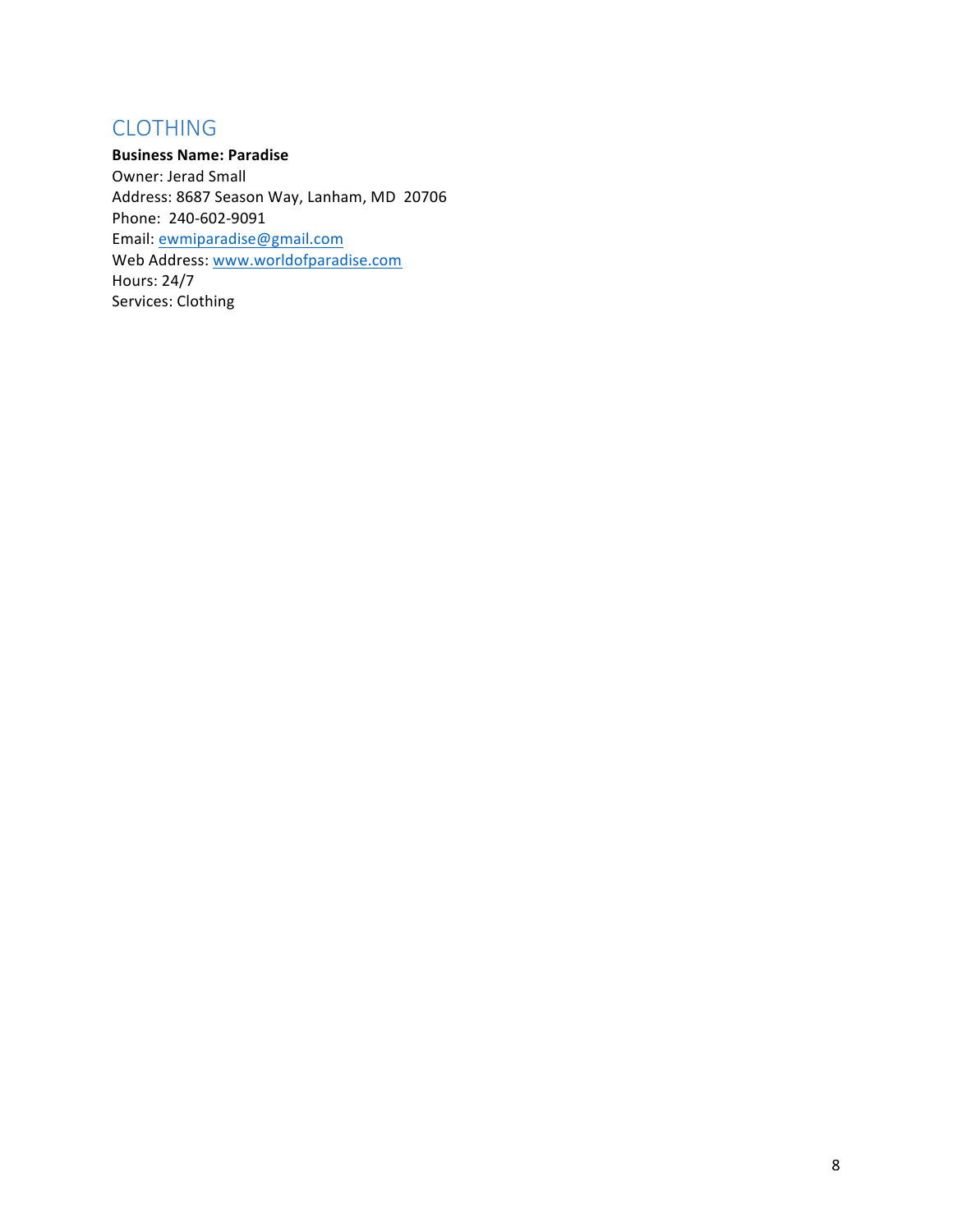### COMMUNICATIONS SERVICES/PUBLIC RELATIONS

**Business Name: Public Relations/Communications** Owner: Danielle Tyler Phone: 609-556-2121 Email: tyler.m.danielle@gmail.com Web Address: http://danielletyler.weebly.com/ Hours: Sunday – Friday (flexible hours) Services: Public Relations, Communications (press releases), Editing Services, Brand Enhancement Services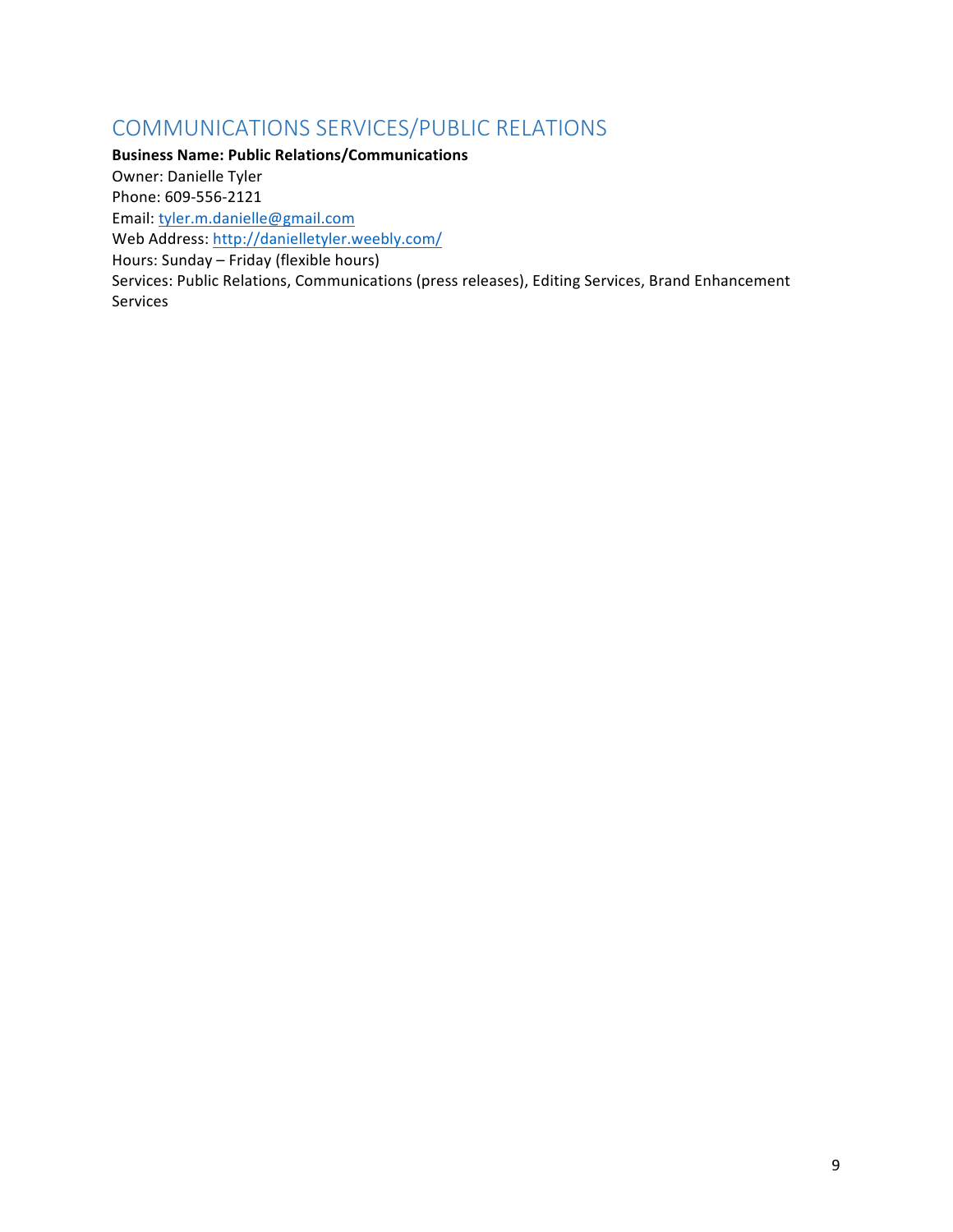### COURT REPORTING SERVICES

**Business Name: Wright it Right** Owner: Christina Anderson Smith Address: 10818 Waco Drive, Upper Marlboro, MD 20772 Phone: 240-432-6158 Email: myggodlyf@gmail.com Hours: By Appointment Only Services: Verbatim Conference & Convention Reporting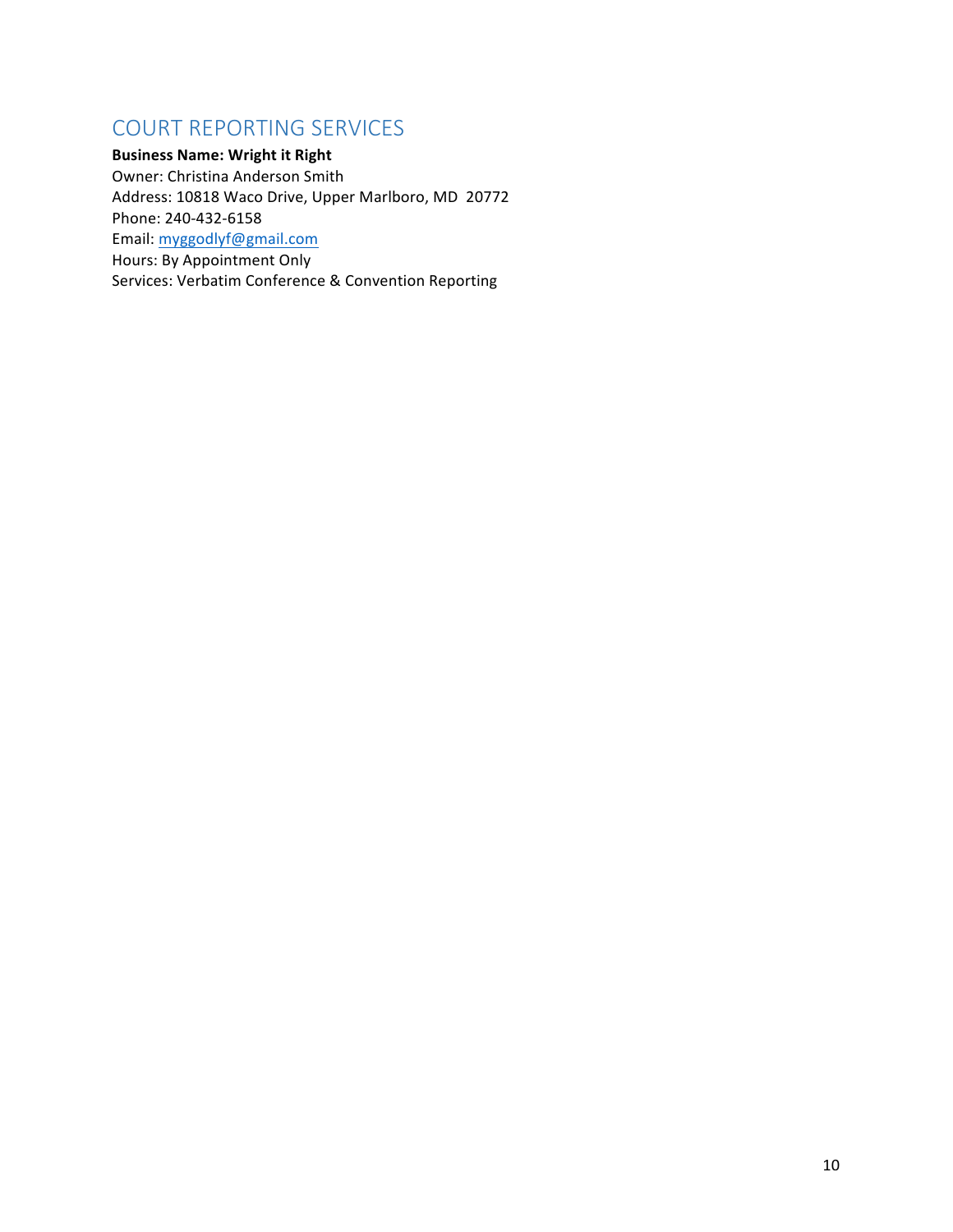### DENTAL SERVICES

**Business Name: Bowie Dental Wellness, LLC** 

Owner: Elijah Holness, DDs Address: 15231 Hall Road #103

Phone: 301-390-1300

Email: bowiedentalwellness@gmail.com

Web Address: www.bowiedentalwellness.com

Hours: Monday 1:00pm - 8:00pm, Wednesday 7:00am - 7:00pm, Friday 7:00am - 3:00pm Services: Digital X-rays, Exams, Teeth Replacements, Mini Implants, Root Canals, Crowns Additional Relevant Information: All PPO's accepted, Payment Plans Available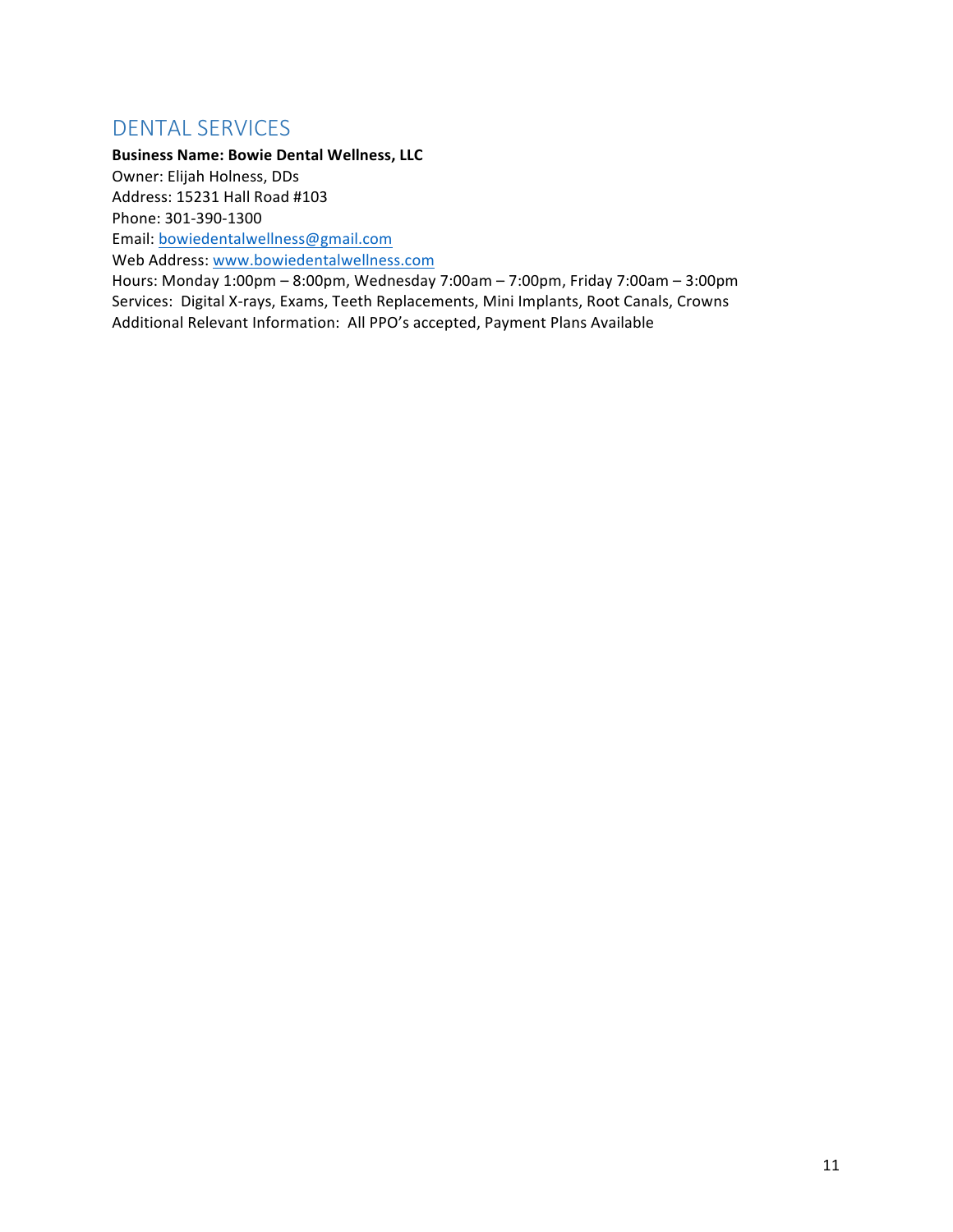### EVENT PLANNING

**Business Name: Celebrations Event Services** Owner: Susan Hines Address: 7211 Willow Hill Drive, Capitol Heights, MD 20743 Phone: 301-502-7746 Email: hines2@icloud.com Hours: Monday – Friday 10:00am – 8:00pm Services: Event Planning, Event Decoration, Graphic Designer, Business Promoting & Marketing Service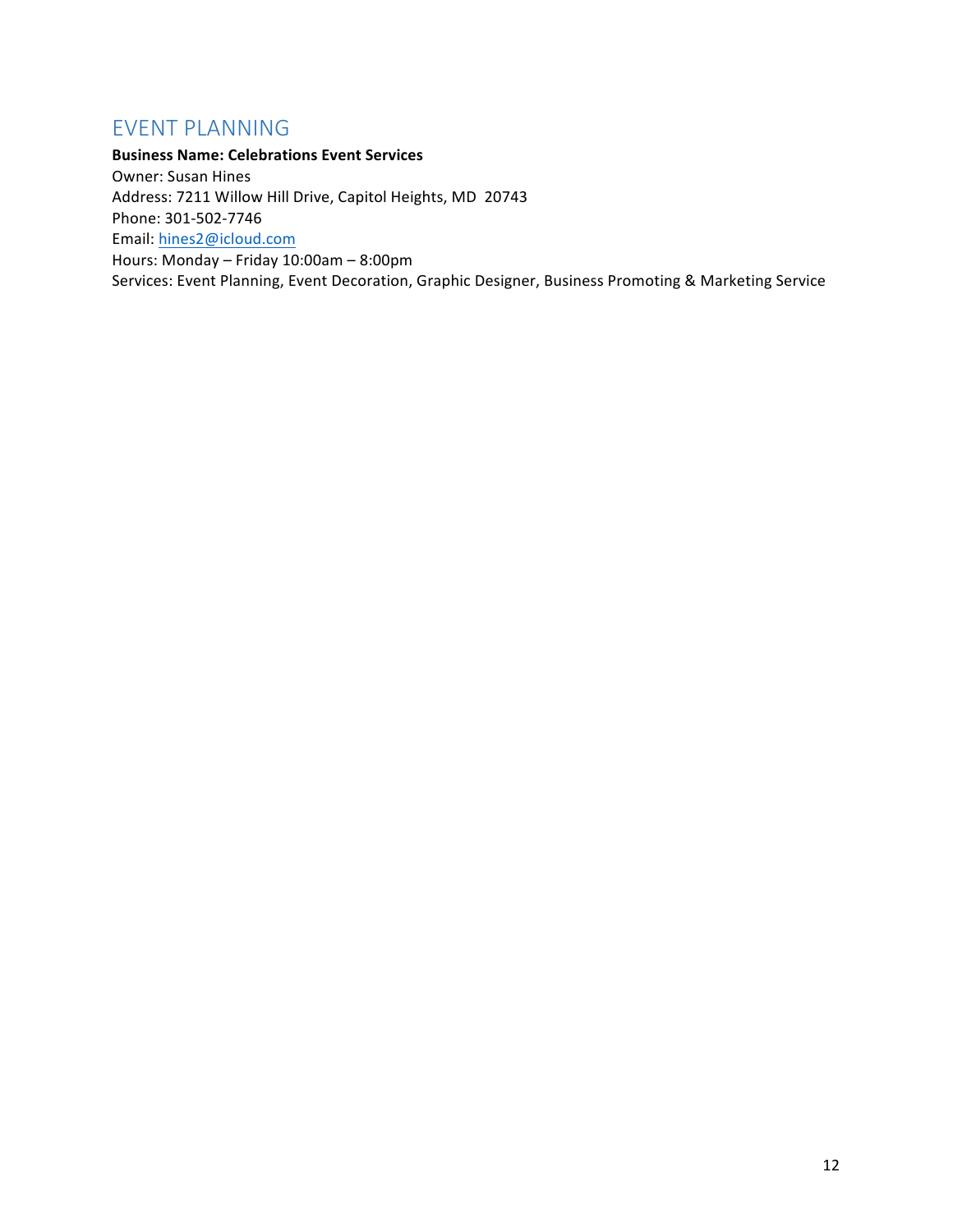### FINANCIAL SERVICES (Bookkeeping, Credit Services & Tax Services)

#### **Business Name: JW Bookkeeping**

Owner: Jamie A. Williams Address: 3503 Emperor Court, Bowie, MD 20716 Phone: 301-742-2217 Email: jwbooks0@gmail.com Hours: Monday – Friday 9:00am – 5:00pm Services: Bookkeeping

#### **Business Name: Yorkwill – Credit Repair**

Owner: Janel Jackson Address: 6850 Iron Ore, Elkridge, MD 21075 Phone: 646-637-8728 Email: JanelJackson27@gmail.com Hours: Monday – Friday 7:30am – 5:30pm Services: credit restoration, debt management, rehab after bankruptcy, fraud

#### **Business Name: Financial Services/Tax Planning**

Owner: Raquel Mack, CPA, CTC Address: 13606 Hotomtot Drive, Upper Marlboro, MD 20774 Phone: 301-237-9055 Email: raquel@mackcpagroup.com Web Address: www.mackcpagroup.com Hours: By Appointment Only Services: Tax planning, Tax preparation Additional Relevant Information: Living within the full potential of your taxable income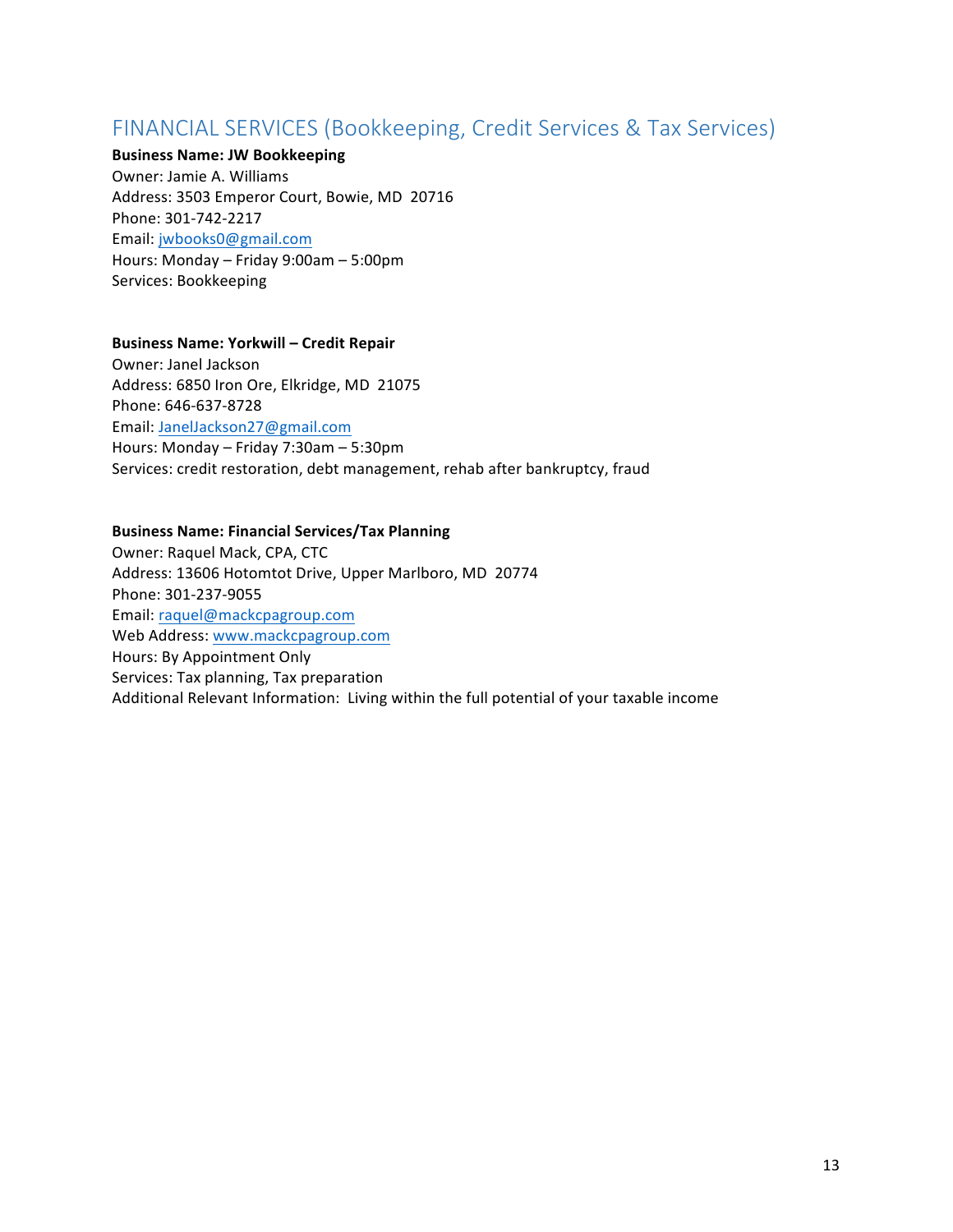### HAIR CARE (Natural)

**Business Name: Generations Hair Designs, LLC** Owner: Sheryce Watson Address: 12136 Central Avenue, Suite C1&C2 Phone: 240-475-0442 Email: GenerationsHairDesigns@gmail.com Web Address: www.generationshairdesigns.com Hours: Monday – Thursday – 10:00am – 9:00pm, Friday 9:00am – 3:00pm, Sunday 11:00am – 6:00pm Services: Natural Hair Care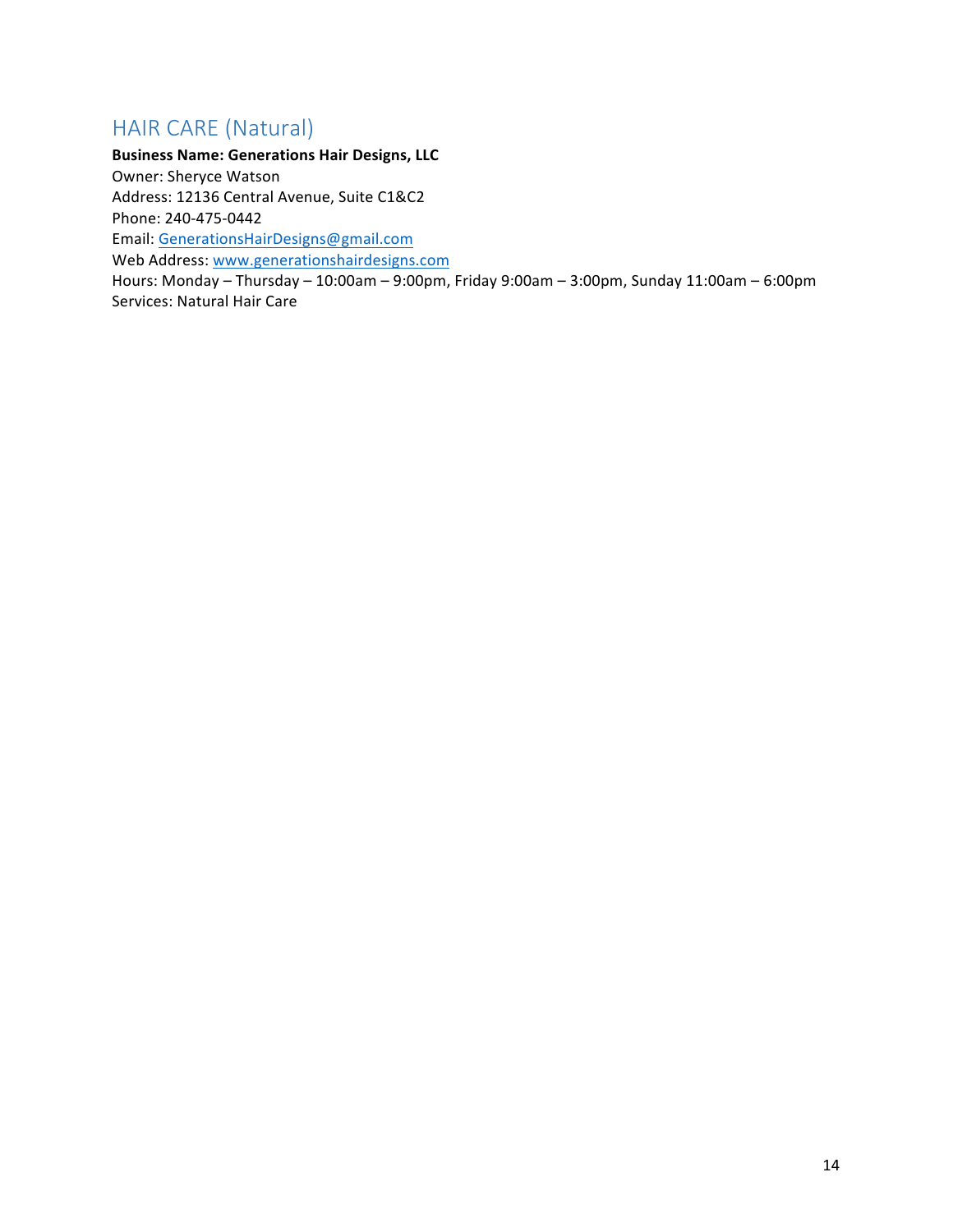### HEALTH & WELNESS

**Business Name: Healthy10 Fitness** Owner: Johnwood Raphael Phone: 671-980-3333 Email: ahealthy@gmail.com Web Address: http://ahealthy10@wix.com/fitness Hours: See website for hours Services: Personal Training, Wellness Coaching, Bootcamp, Health & Fitness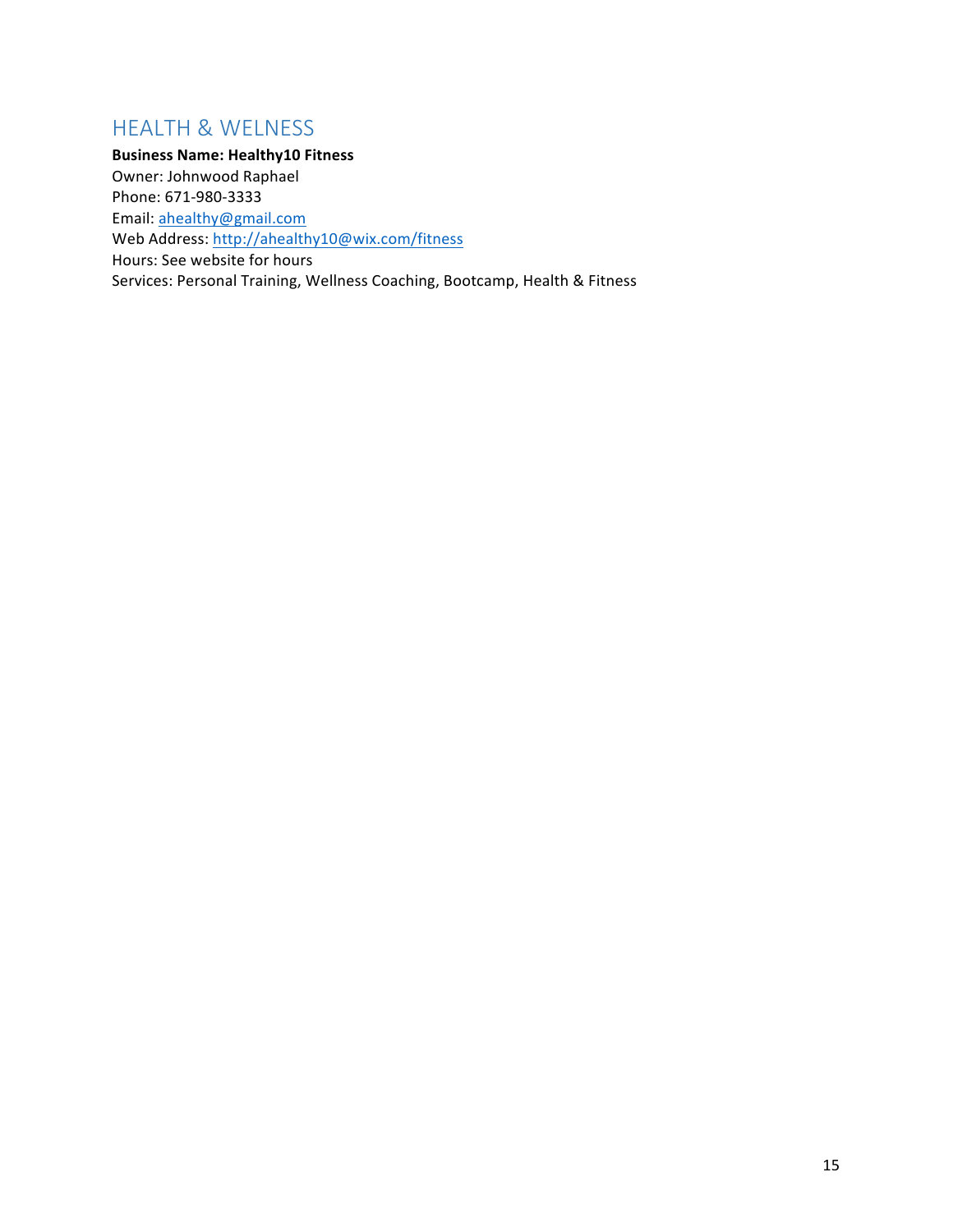### LAWN SERVICES, HOME BUILDING/REMODELING/CARPENTRY

#### **Business Name: Eagle & Extra Hand Lawn Service**

Owner: Stanley Covington

Address: 1622 D Street, N.E., Washington, Dc

Phone: 202-341-3596/ 202-398-1527

Email: Stanley.covington@gmail.com

Hours: Monday – Friday & Sunday 8:00 am – 5:00pm Services: Lawn Maintenance, Tree Service, Yard Clean-up, Power Washing, Snow Removal, Residential Moving Services, Garage Cleaning & Home Improvement Services Additional Relevant Information: Bonded & Licensed

#### **Business Name: Precision Landscaping Solutions, LLC**

Owner: Orlando Boyd Address: 6900 Woodstream Turn, Lanham, MD 20706 Phone: 202-705-1642 Email: orlandojboyd@gmail.com Web Address: Coming Spring 2016 Hours: Sunday – Friday (Sunset), Sunday 1:00pm to Sundown (times vary due to seasons) Services: Lawn Care, Landscaping, hardscaping, Home Improvement Additional Relevant Information: 16 years' experience, very meticulous & detail oriented

#### Business Name: RMG Construction Inc./ Roger-Grean-Mayra

Owner: Roger- Grean-Mayra Address: P.O. Box 7982, Langley Park, MD 20787 Phone: 301-996-2767/301-605-5404 Email: ebelyn12142002@gmail.com Hours: Monday – Friday 7:00am – 6:00pm Services: Home Remodeling & Building New Homes

#### **Business Name: Carpentry for All Kind**

Owner: Fernon Hall Address: 10020 E. Franklin Avenue, Glendale, MD 20769 Phone: 804-536-8631 Email: fernonhall@msn.com Hours: Various! Services: General Carpentry

#### **Business Name: Dedgewood Contracting & Remodeling**

Owner: Johnwood Raphael Phone: 617-980-3333 Email: dedgewoodllc@gmail.com Hours: Monday - Friday 7:00am – 3:00pm Services: Home Remodeling & Construction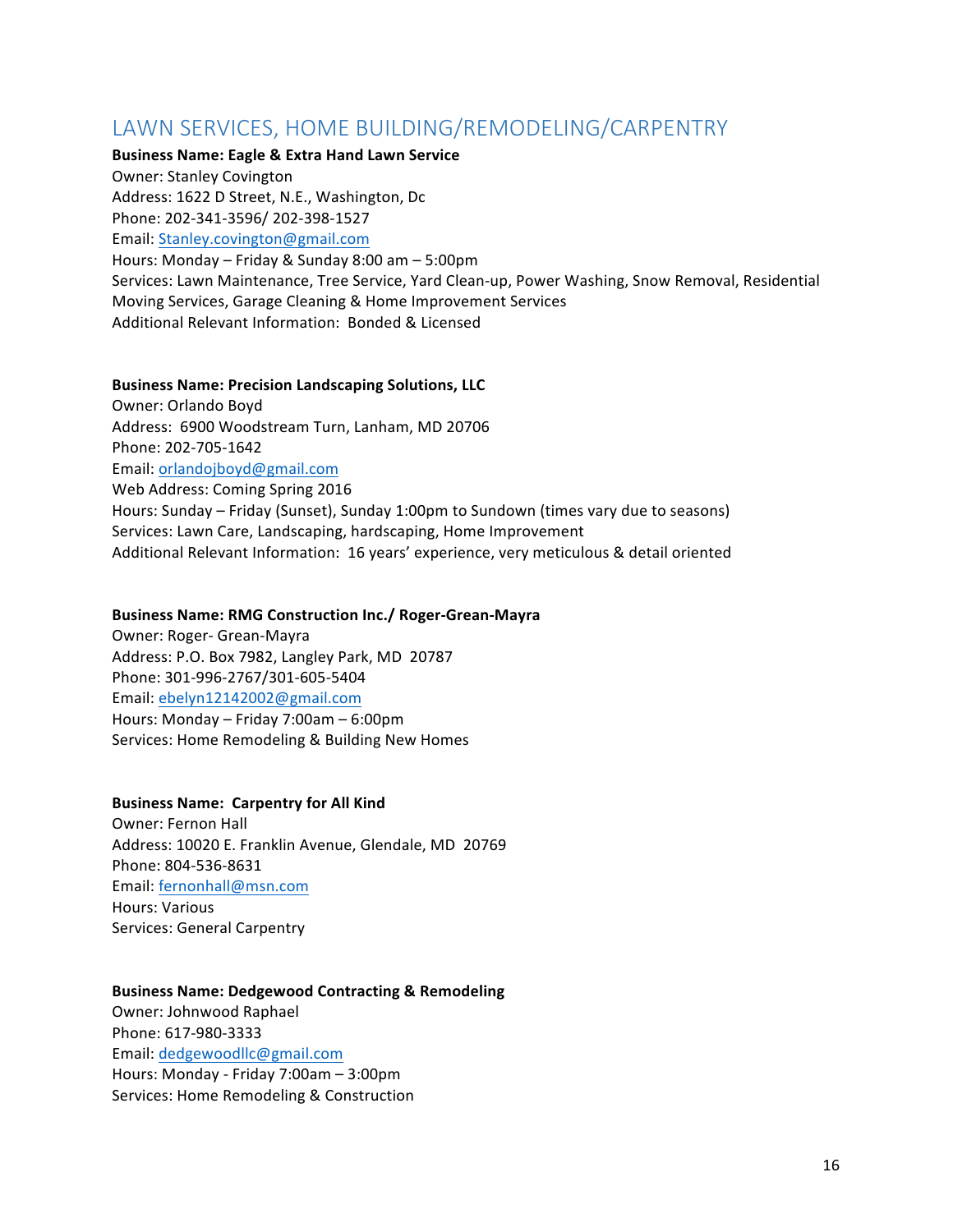### PRINTING SERVICES

**Business Name: Printing-Design-Web-Construction** Owner: Al Payne Address: 2609 Somerton Court, Bowie, MD 20721 Phone: 202-446-7594 Email: Al@ICONSgraphics.com Web Address: ICONSgraphics.com Hours: Monday – Friday 9:00am – 5:00pm Services: Printing Flyers, Posters, T-shirts, Vinyl Cutting & Home Improvement Additional Relevant Information: 2 other print shops in Hyattsville & Fort Washington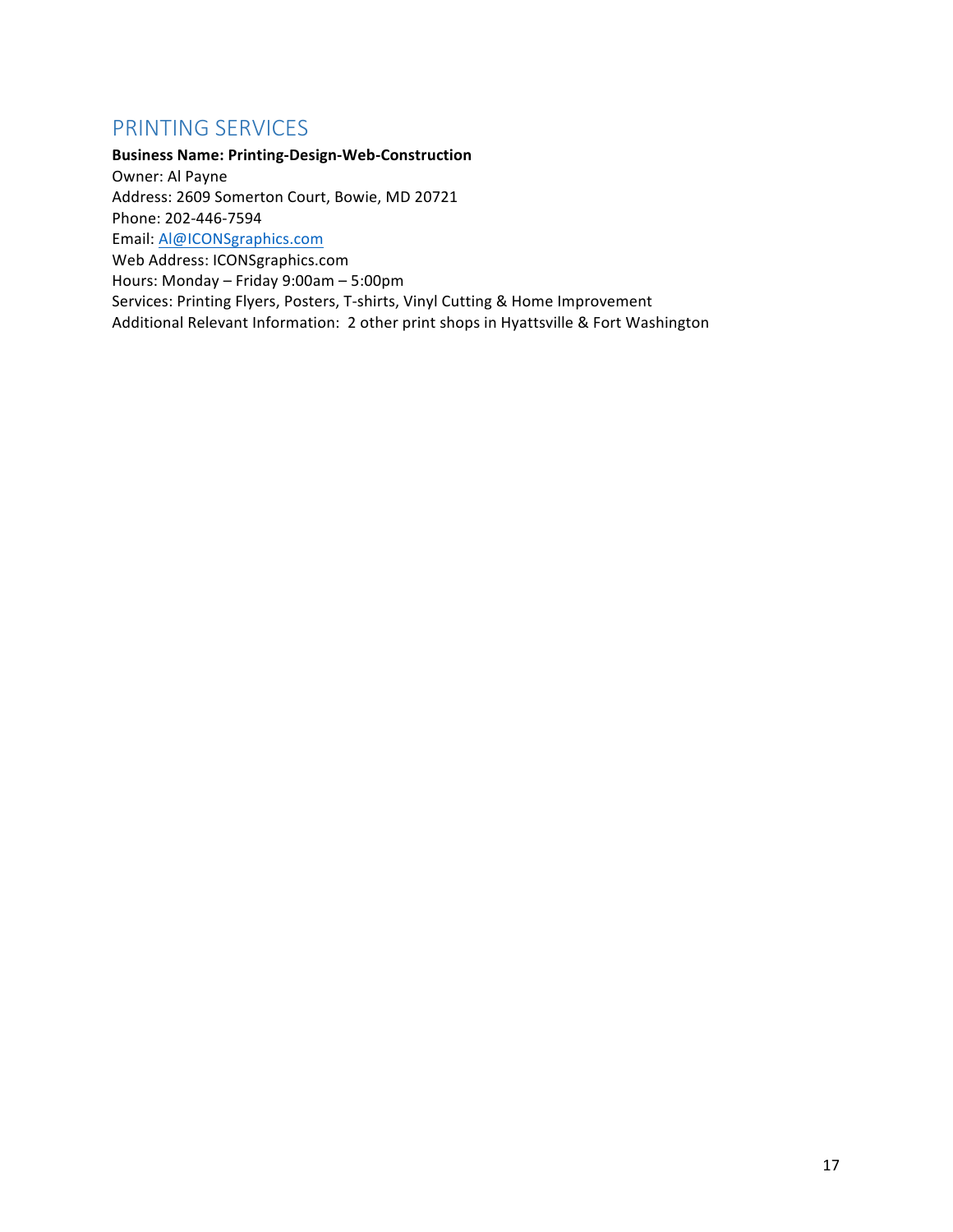#### **REALTOR SERVICES**

Owner: Liz Alexander Address: 5505 Norfield Road, Capitol Heights, MD Phone: 301-412-1645 Email: lizalexander@mnis.com Hours: Sunday - Friday 9:00am Services: Selling Homes (Finding the Keys to your Home)

#### **Business Name: Cherb Management Group**

Owner: Eddynio Thevenin Address: 7814 Blue Stream Drive, Elkridge, MD 21075 Phone: 410-205-2999 Email: cherbmanagement@gmail.com Web Address: cherbmanagmentproperties.com Hours: Monday - Friday 9:00am - 6:00pm Services: Available bargain properties on the website, helps to sell homes fast in some cases, we buy the homes. Also insurance professional, helping to find your insurance needs.

**Business Name: Bennett Realty Solutions** Owner: Jocaro Dodd Office: (301) 459-5040 Cell: (240) 334-7639 Services: Realtor/Investor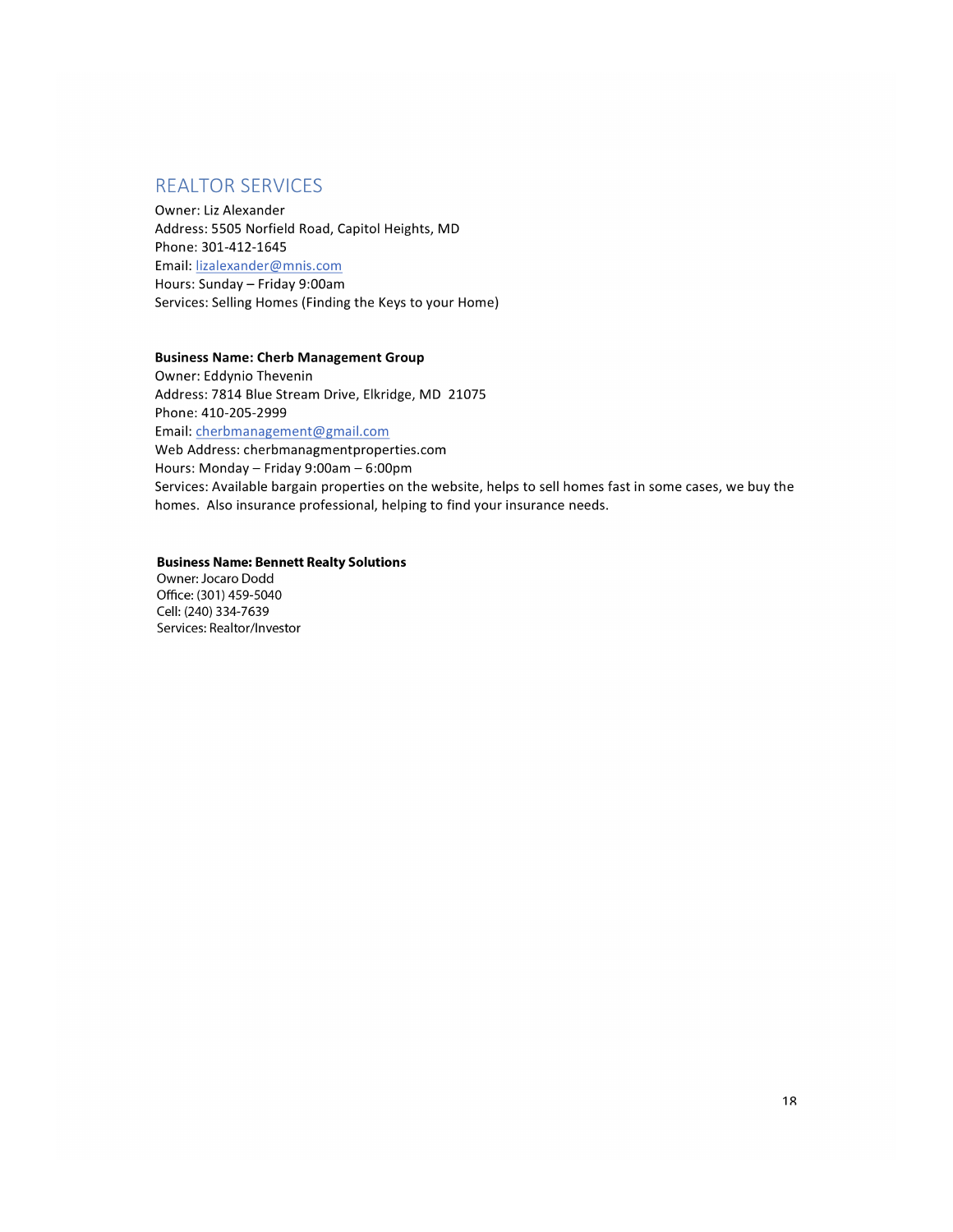### SKIN CARE PRODUCTS

#### **Business Name: Sixahwe Naturals**

Owner: Ayanna Alexander / Liz Alexander Address: 111 Jonquil Avenue, Hyattsville, MD 20785 Phone: 240-326-3673 Email: sixahwenaturals@gmail.com

Web Address: sixahwenaturals.com

Hours: Sunday – Friday until 4pm

Services: Handmade Natural Skin Care Products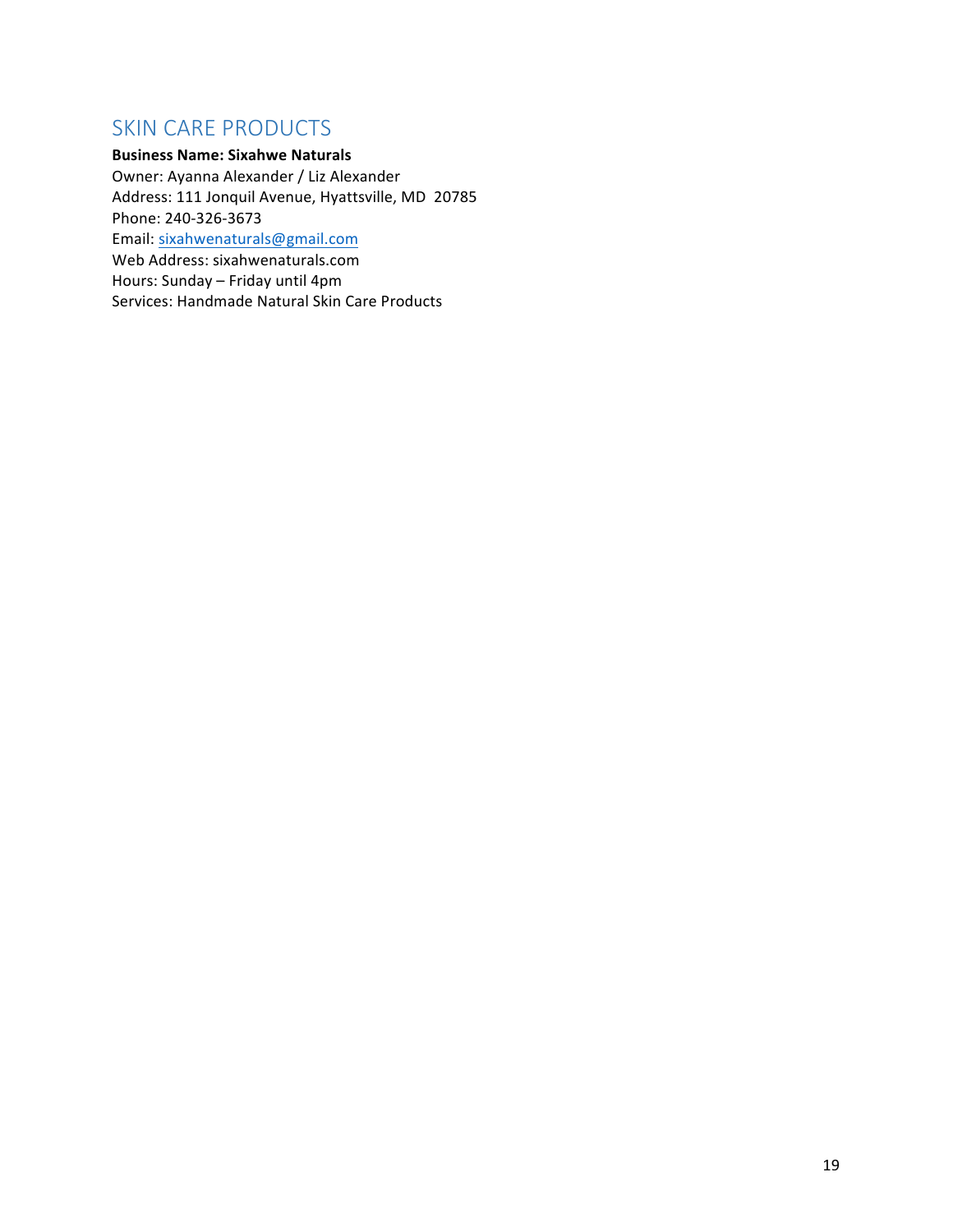### STATIONERY NEEDS

**Business Name: J. Couture Creatives** Owner: Jeany C. Pierre Louis Phone: 617-780-5297 Email: j.couturecreatives@gmail.com Web Address: Coming soon to Etsy Hours: At your convenience Services: Custom Stationary for all occasions, weddings, showers, birthdays, invitations, menus, programs Additional Relevant Information: Custom Designs for your Business or Personal Endeavors